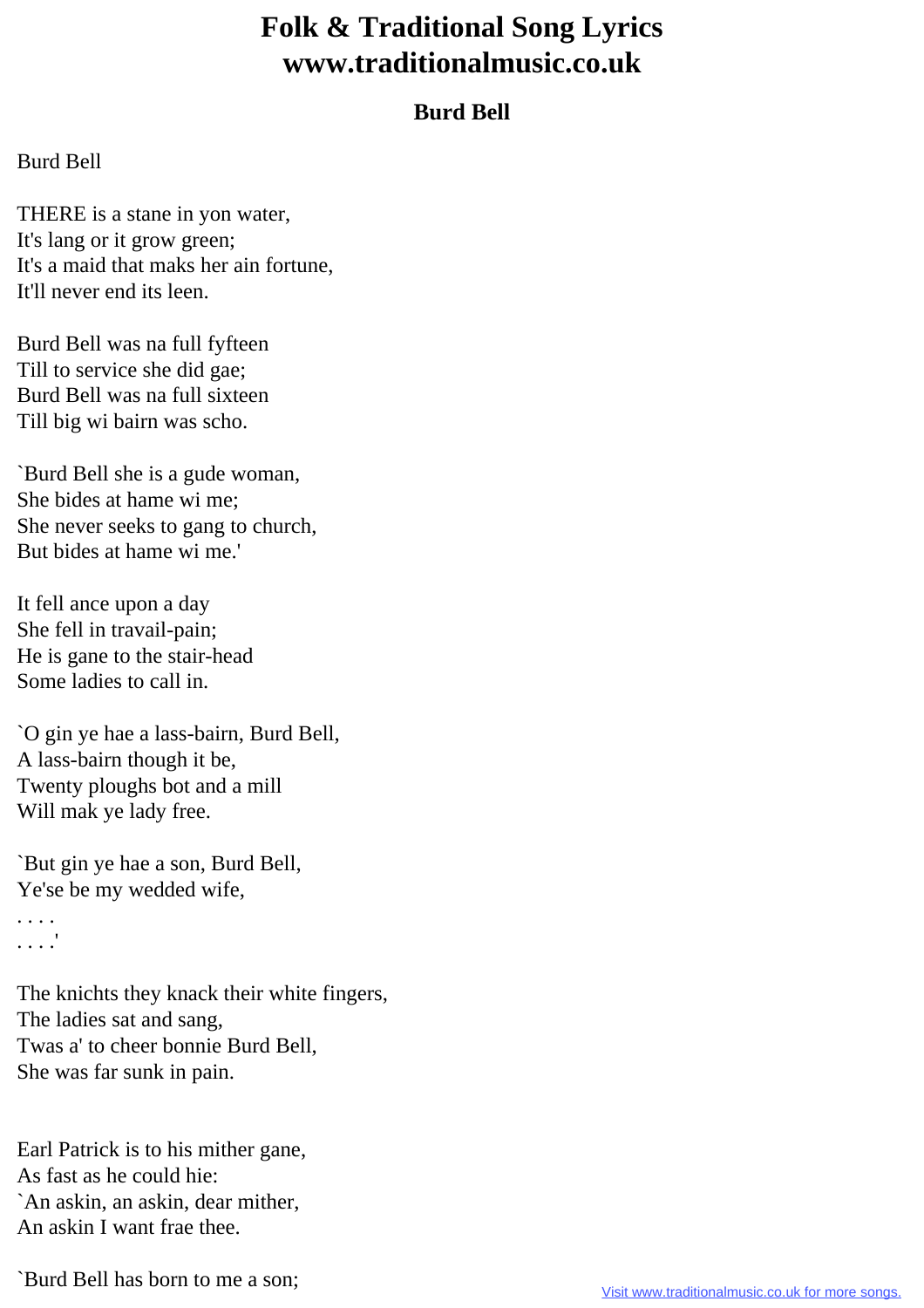What sall I do her wi?' `Gie her what ye like, Patrick, Mak na her your ladie.'

He has gane to bonnie Burd Bell, Hir heart was pressd wi care:

. . . . . . . .

`My father will dee, bonnie Burd Bell, My mither will do the same, And whan ye hear that they are gane It's then I'll bring ye hame.'

Earl Patrick's bigget to her a bour, And strawn it round wi sand; He coverd it wi silver on the outside, Wi the red gowd within.

It happened ance upon a day She was kaiming his yellow hiar,

. . . .

. . . .

`Your father is dead, Earl Patrick, Your mither is the same; And what is the reason, Earl Patrick, Ye winna tak me hame?'

`I've bigget to you a bonnie bour, I've strawn it round wi sand; I've coverd it wi silver on the outside, Wi gude red gowd within.

`If eer I marry anither woman, Or bring anither hame, I wish a hundred evils may enter me, And may I fa oure the brim!'

It was na very lang after this That a duke's dochter he's wed, Wi a waggon fu of gowd . . . .

Burd Bell lookit oure her castle-wa, And spied baith dale and down, And there she saw Earl Patrick's aunt Come riding to the town.